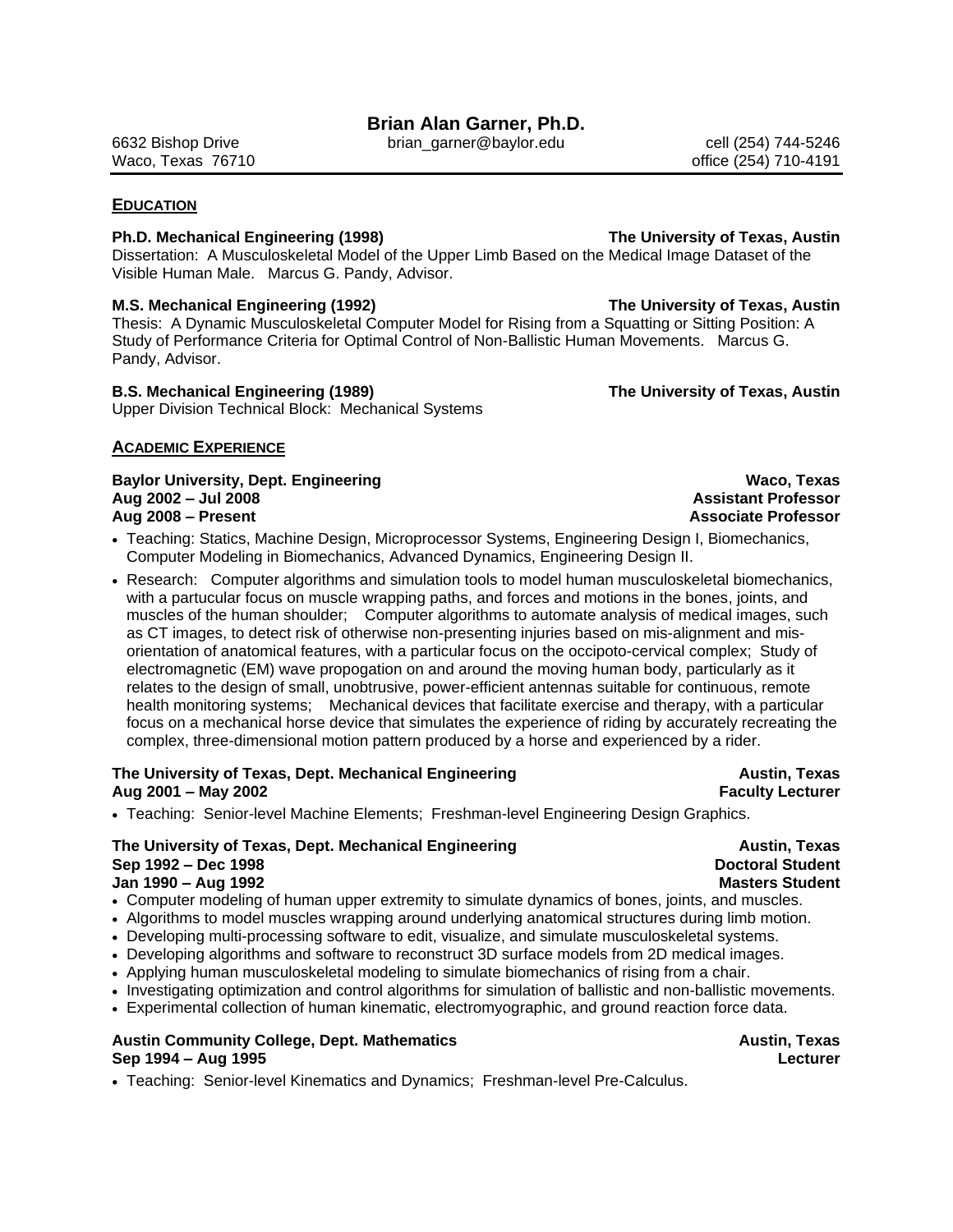# **BIBLIOGRAPHY**

# **Refereed Journal Articles:**

- Goodworth, A, Barrett, C, Rylander, J, and Garner, B (2018). Specificity and variability of trunk kinematics on a mechanical horse. *Human Movement Science* 63: 82-95.
- Lee, G, Garner, B, and Li, Y. (2017). Simulation and measurement of electromagnetic wave propagation on dynamic human bodies. *IET Microwaves, Antennas & Propagation* 11(10): 1347-53.
- Li, Y., Xue, D., Forrister, E., Lee, G., Garner, B., and Kim, Y. (2016). Human activity classification based on dynamic time warping of an on-body creeping wave signal. *IEEE Transactions on Antenna and Propagations* 64: 4901-4905.
- Xue, D., Garner, B., and Li, Y. *(*2016*)*. Investigation of short-range, broadband, on-body electromagnetic wave propagations. *IET Microwaves Antennas Propagat* 10(11): 1182-1188.
- Xue, D., Garner, B., Li, Y. (2015). Extraction of on-body creeping wave mechanisms using the ESPRIT algorithm. *Microwave and Optical Technology Letters* 57(4): 868-871.
- Garner, B., and Rigby, R. (2015). Human pelvis motions when walking and when riding a therapeutic horse. *Human Movement Science* 39: 121-137.
- Shim, J. and Garner, B.A. (2012). Residual Force Enhancement of Knee Extensors and Knee Flexors at Short and Long Muscle Lengths. *Journal of Biomechanics* 45(6): 913-918.
- Garner, B.A. and Shim, J. (2008). Isometric Shoulder Girdle Strength of Healthy Young Adults. *Clinical Biomechanics* 23: 30-37.
- Garner, B.A., Shim, J., and Wilson, S.R. (2007). An Apparatus and Protocol to Measure Shoulder Girdle Strength. *Journal of Medical Devices* 1: 246-253.
- Garner, B.A. (2007). Designing Strength-Proportional Hydraulic Resistance for an Elbow Flexion-Extension Exercise Machine. *Journal of Medical Devices* 1: 3-13.
- Garner, B.A. and Pandy, M.G. (2003). Estimation of Musculotendon Properties in the Human Upper Limb. *Annals of Biomedical Engineering* 31: 207-220.
- Garner, B.A. and Pandy, M.G. (2001). A Musculoskeletal Model of the Upper Limb Based on the Visible Human Male Dataset. *Computer Methods in Biomechanics and Biomedical Engineering* 4(2): 93-126.
- Garner, B.A. and Pandy, M.G. (2000). The Obstacle-Set Method for Representing Muscle Paths in Musculoskeletal Models. *Computer Methods in Biomechanics and Biomedical Engineering* 3(1): 1-30.
- Garner, B.A. and Pandy, M.G. (1999). A Kinematic Model of the Upper Limb Based on the Visible Human Project (VHP) Image Dataset. *Computer Methods in Biomechanics and Biomedical Engineering* 2(2): 107-124.
- Levine, D.A., Garner, B.A., and Barr, R.E. (1997). A Dynamic Skeletal Muscle Morphology Model. FASEB Journal 11(3): 3587-3587.
- Pandy, M.G., Garner, B.A., and Anderson, F.C. (1995). Optimal Control of Non-ballistic Muscular Movements: A Constraint-Based Performance Criterion for Rising from a Chair. *Journal of Biomechanical Engineering* 117(1): 15-26.

# **Contributions to Books:**

 Garner, B.G. and Pandy, M.G. (1998). Geometric Model of the Human Upper-Extremity Based on Reconstructed Medical Images. In Middleton, J., Jones, M.L., and Pande, G.N. (eds.): Computer Methods in Biomechanics and Biomedical Engineering 2, Gordon and Breach Science Publishers, Amsterdam, pp. 35-42.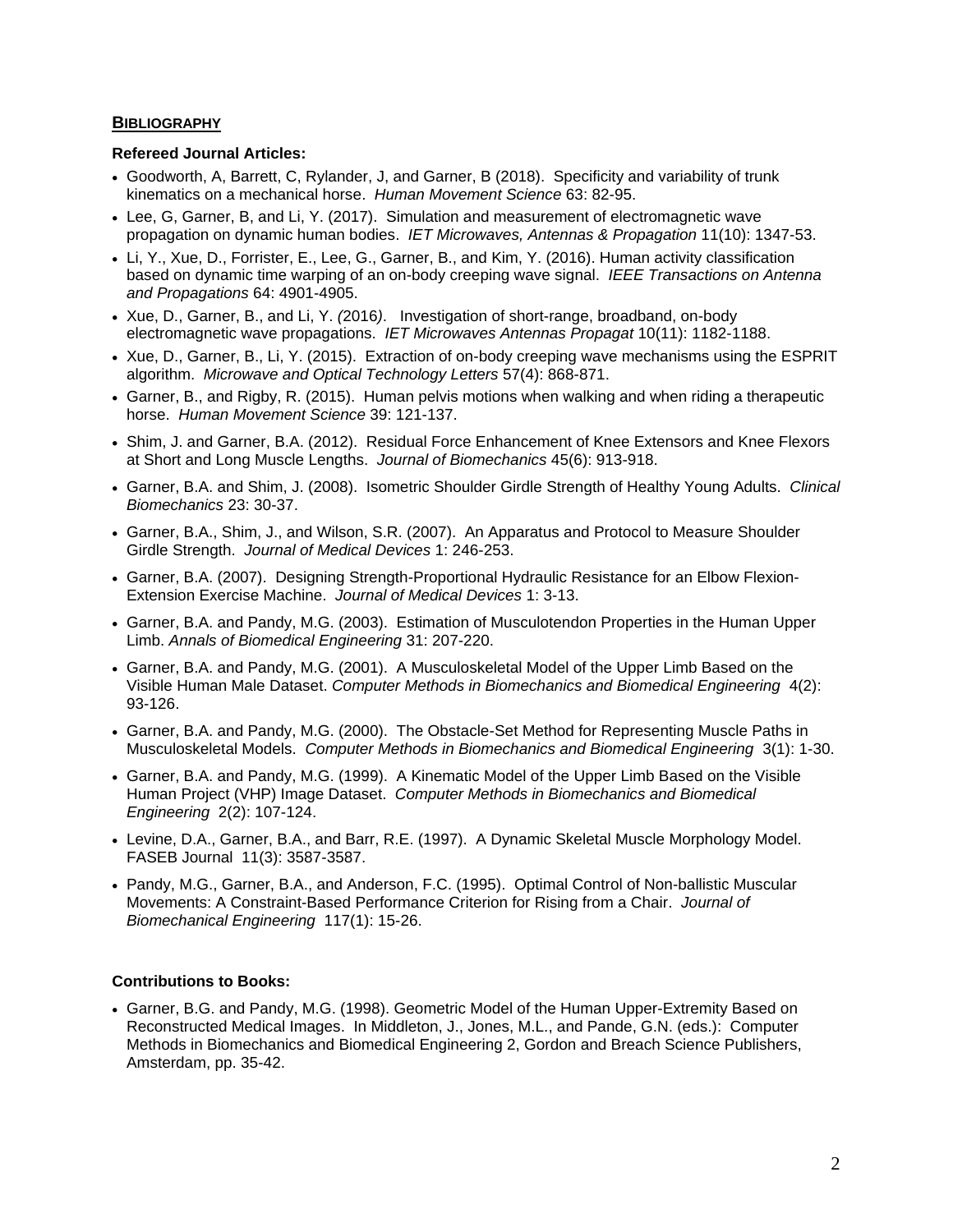## **International and National Conferences:**

- Lee, G, Garner, N, and Li, Y (July 2018). Simulation and measurement of dynamic on-body electromagnetic wave propagations with motion capture techniques. *IEEE Antennas and Propagation Society International Symposium*, Boston, MA.
- Lee, G, Garner, N, and Li, Y (July 2018). Simulation of dynamic electromagnetic wave propagation on humans: lower body analysis. *IEEE MTT 2018 Texas Symposium on Microwave and Wireless Circuits and Systems*, Waco, TX.
- C Barrett, N Finlay, L Wu, Y Peng, J Rylander, D Lemke, B Garner (Mar 2017). Human core muscular activation response to imparted organic motion patterns. *Sixth International Conference of the American Hippotherapy Association,* Ft. Collins, CO.
- D. Xue, B. Garner and Y. Li (Mar 2017). On-body radiation of 3D-printed folded cylindrical helix (FCH) wearable antenna, *IEEE MTT 2017 Texas Symposium on Microwave and Wireless Circuits and Systems*, Waco, Texas.
- G. Lee, B. Garner, and Y. Li (Jan 2017). Simulation of dynamic lower-body electromagnetic wave propagation with experimental verification, *USNC-URSI National Radio Science Meeting*, Boulder, CO
- E. Forrister, G. Lee, D. Xue, B. Garner and Y. Li (Apr 2016). Characterization of narrowband on-body wireless channels using motion capture experimentation, *IEEE MTT 2016 Texas Symposium on Microwave and Wireless Circuits and Systems*, Waco, Texas.
- D. Xue, B. Garner and Y. Li (Apr 2016). Electrically-small folded cylindrical helix antenna for Wireless Body Area Networks, *IEEE MTT 2016 Texas Symposium on Microwave and Wireless Circuits and Systems*, Waco, Texas.
- G. Lee, B. Garner and Y. Li (Apr 2016). Simulating electromagnetic wave propagation on moving humans: Comparison with experimental results, *IEEE MTT 2016 Texas Symposium on Microwave and Wireless Circuits and Systems*, Waco, Texas.
- E. Forrister, G. Lee, D. Xue, B. Garner, and Y. Li (Jan 2016). Effects of body position and motion on onbody wireless channels, *USNC-URSI National Radio Science Meeting*, Boulder, CO.
- G. Lee, B. Garner, and Y. Li (Jan 2016). Simulation of dynamic on-body wave propagations with experimental verifications, *USNC-URSI National Radio Science Meeting*, Boulder, CO.
- D. Xue, B. Garner and Y. Li (Jul 2015). Investigation of broadband on-body electromagnetic wave propagations, *IEEE Antennas and Propagation Society International Symposium*, Vancouver, Canada.
- Y. Li, B. Garner and G. Benton (May 2015). Simulation and measurement of dynamic on-body creeping wave propagations. *URSI Atlantic Radio Science Conference*, Gran Canaria, Canary Islands.
- Xue, D., Liller, T., Garner, B., and Li, Y. (2014). Extraction of the on-body creeping wave mechanism using the ESPRIT algorithm. XXXIth General Assembly and Scientific Symposium of URSI GASS, Beijing, China.
- Xue, D., Liller, T., Garner, B., and Li, Y. (2014). Simulation and measurement of on-body wave propagation. IEEE MTT 2014 Texas Symposium on Microwave and Wireless Circuits and Systems. Waco, Texas.
- Gerardo, M., Chaput, C., Garner, B., and Hoffman, J. (Dec 2014). Automated Detection of Occipitocervical Complex Injuries. 42<sup>nd</sup> Annual Meeting of the Cervical Spine Research Society. Orlando, Florida.
- Rayess, N., Garner, B., Kleinke, D., Blust, R., Jordan, B., Dougherty, E. (Jun 2014). Intercollegiate Student Design Projects: Lessons Learned by Four Universities. Proceedings of the 121st American Society for Engineering Education Annual Conference & Exposition. Indianapolis, Indiana.
- Garner, B., and White, J. (Sep. 2013). Optimizing Physiological Parameters For Modeled Upper Shoulder Muscles. Annual Meeting of the American Society of Biomechanics, Omaha, Nebraska.
- Rigby, R., Garner, B., and Skurla, C., (2011) Comparing the pelvis kinematics of able-bodied children during normal gait and when riding a therapeutic horse. North American Society for the Psychology of Sport and Physical Activity. Burlington, Vermont.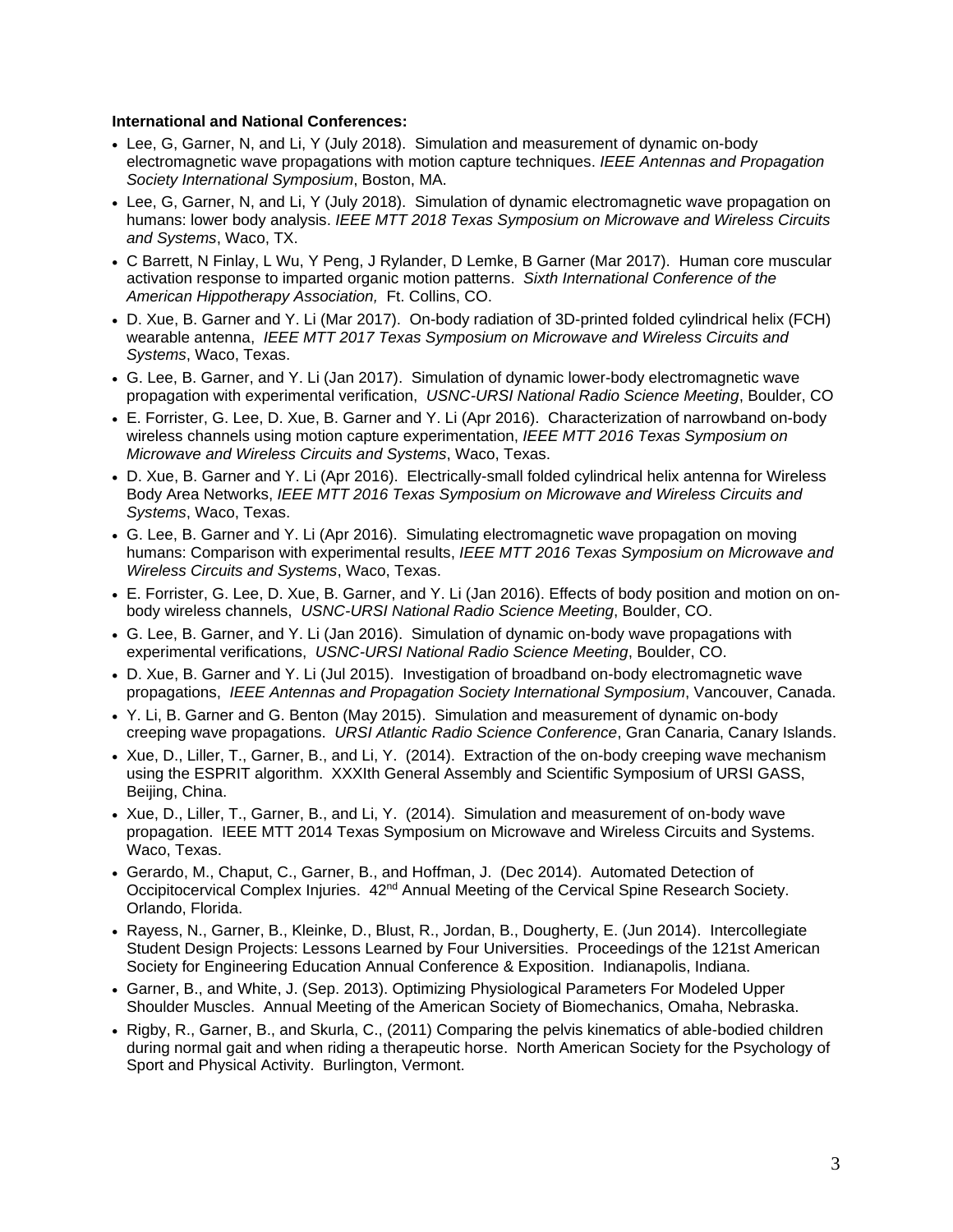- Rigby, R., Skurla, C., and Garner, B.A. (2010). Comparing the Pelvis Kinematics of Able-Bodied Children During Normal Gait and When Riding a Therapeutic Horse. American Society of Mechanical Engineers (ASME) Summer Bioengineering Conference, Naples, Florida.
- Benoit, H., Kelley, J., White, J., and Garner, B.A. (2010). Design of a Therapeutic Mechanical Horse. American Society of Mechanical Engineers (ASME) Summer Bioengineering Conference, Naples, Florida.
- Kelley, J., Benoit, H., White, J., Abbot-Kirk, J., Garner, B.A., and Skurla, C. (2010). Comparison of Two Piano Playing Methods Using Motion Capture. American Society of Mechanical Engineers (ASME) Summer Bioengineering Conference, Naples, Florida.
- Garner, B.A., and Rigby, R. (2009). Analysis of Human Pelvis Motions When Riding on a Horse and When Walking. North American Riding for the Handicapped Association (NARHA) National Conference, Ft Worth, TX.
- Alford, K., Lanning, B., and Garner, B.A. (2007). Quantifying Body Motions of Human and Equine Gait. North American Riding for the Handicapped Association (NARHA) National Conference, Anaheim, CA.
- Garner, B.A., and Xu, Bo (2007). A Proposed New Obstacle-set Algorithm for Modeling the Wrapping Path of Deltoid. Annual Meeting of the American Society of Biomechanics (ASB), Stanford University, California.
- Shim J., Garner, B., and Wilson, S. (2007). An apparatus for measuring shoulder girdle strength. International Society of Biomechanics, Taipei, Taiwan.
- Garner, B.A. (2007). Dynamic Modeling of Shoulder Girdle Range of Motion Limits. American Society of Mechanical Engineers (ASME) Summer Bioengineering Conference, Keystone, Colorado.
- Alford, K., Garner, B.A., Lanning, B. (2006). A Vision for Scientific Research in Equine Therapy. Annual Conference of the North American Riding for the Handicapped Association (NARHA), Indianapolis, Indiana.
- Newman, P.S., and Garner, B.A. (Oct. 2005). The Influence of Load on the Kinematics of Computer-Simulated Sagittal-Plane Lifting. Annual Meeting of the Biomedical Engineering Society, Baltimore, Maryland.
- Garner, B.A. (Jul. 2005). Influence of Musculotendon Parameter Values on Simulated Elbow Joint Moments. Proceedings, International Symposium on Computer Simulation in Biomechanics, 10th Biannual Conference of the International Society of Biomechanics Technical Group on Computer Simulation, Cleveland, Ohio.
- Fincher, L., Medlock, M. and Garner, B. (Oct. 2004). Redesigning A Hydraulic-Resistance Exercise Machine to Complement Elbow Flexion and Extension Strength in Females. Annual Meeting of the Biomedical Engineering Society, Philadelphia, Pennsylvania.
- Garner, B.A. and Pandy, M.G. (Oct. 2003). Computational Algorithm for Estimating Muscle Properties. Annual Meeting of the American Society of Biomechanics, Toledo, Ohio.
- Garner, B.G. and Pandy, M.G. (May 1997). Geometric Parameters for Dynamic Modeling of the Human Upper-Extremity. 3rd International Symposium on Computer Methods in Biomechanics and Biomedical Engineering, Barcelona, Spain.
- Garner, B.A. (Oct. 1994). Musculoskeletal Modeling of Ballistic and Non-Ballistic Human Movement. Annual Fall Meeting of the Biomedical Engineering Society, Phoenix, Arizona.
- Garner, B.A., Daigle, K.E., Pandy, M.G., and Anderson, F.C. (1993). An Optimal Control Model for Rising from a Chair. XIVth International Society of Biomechanics Congress, Paris, France.

# **Regional Conferences:**

 D. Xue, B. Garner, and Y. Li (Apr 2016). Electrically-Small Folded Cylindrical Helix Antenna for Wireless Body Area Networks, *IEEE MTT 2016 Texas Symposium on Microwave and Wireless Circuits and Systems*, Waco, TX.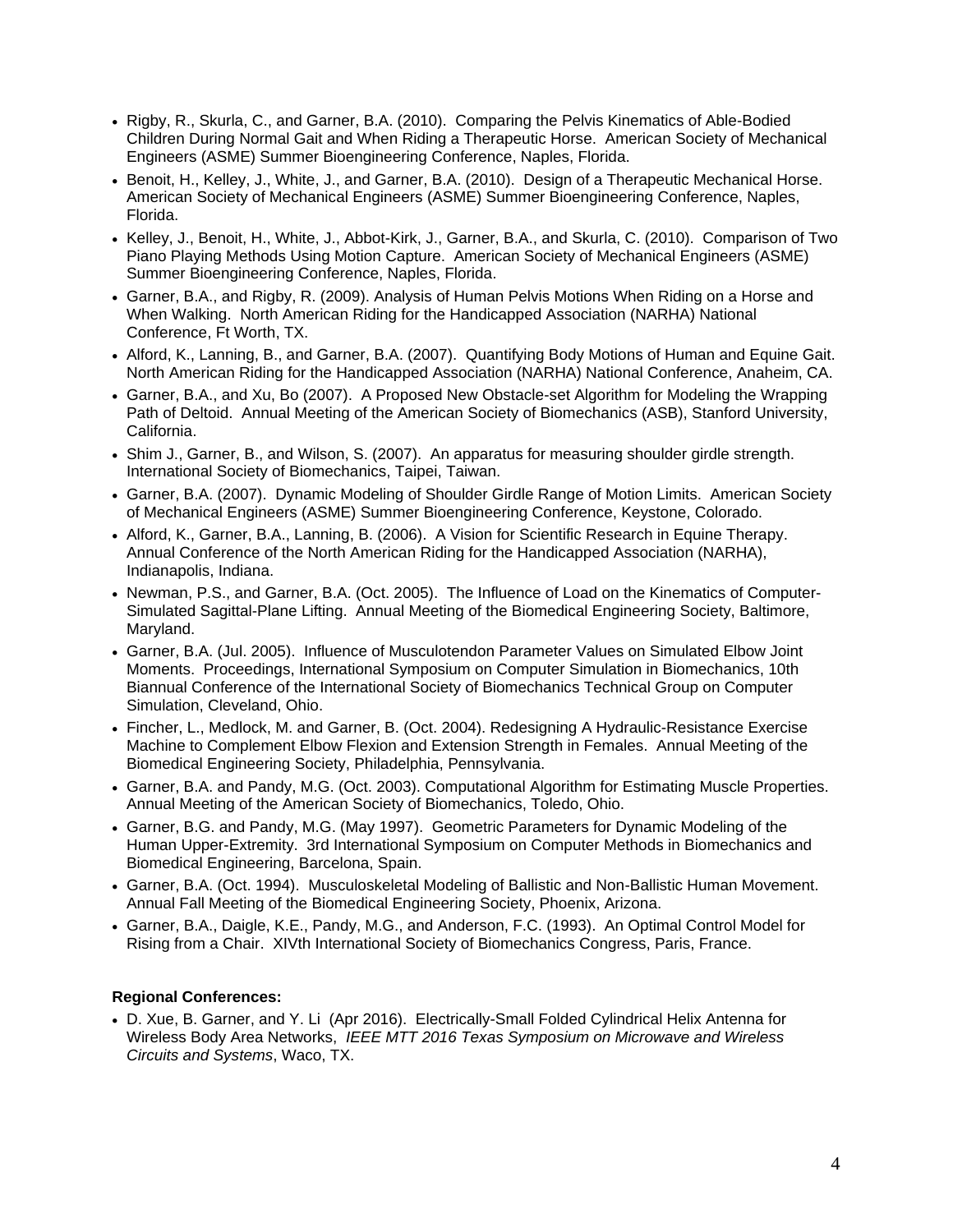- G. Lee, B. Garner, and Y. Li (Apr 2016). Simulating Electromagnetic Wave Propagation on Moving Humans: Comparison with Experimental Results, *IEEE MTT 2016 Texas Symposium on Microwave and Wireless Circuits and Systems*, Waco, TX.
- E. Forrister, G. Lee, D. Xue, B. Garner, and Y. Li (Apr 2016). Characterization of Narrowband On-Body Wireless Channels Using Motion Capture Experimentation, *IEEE MTT 2016 Texas Symposium on Microwave and Wireless Circuits and Systems*, Waco, TX.
- A. Hoeckel, G. Lee, E. Forrister, D. Xue, B. Garner, G. Benton and Y. Li (Apr 2015). Simulation and measurement of dynamic on-body wave propagations, *IEEE MTT 2015 Texas Symposium on Microwave and Wireless Circuits and Systems*, Waco, TX.
- D. Xue, B. Garner and Y. Li (Apr 2015). Investigation of 433 MHz and 915 MHz on-body wave propagations, *IEEE MTT 2015 Texas Symposium on Microwave and Wireless Circuits and Systems*, Waco, TX.
- Garner, B.A. and McNeill, M. (2010). Rider Motions in the Arena and on an Equine Treadmill. Annual Conference of the Lone Star Therapeutic Equestrian Network (LSTEN), Texarkana, Texas.
- Rigby, B.R. and Garner, B.A. (2009). Comparing the Trunk Kinematics of Able-Bodied Humans During Normal Gait and When Riding a Therapeutic Horse. 26th Annual Houston Conference on Biomedical Engineering Research, Houston Society for Engineering and Medicine in Biology (HSEMB), Houston, Texas.
- Garner, B. (2009). How Realistic Are The Motion Patterns of Horse Simulator Exercise Devices? Annual Conference of the Lone Star Therapeutic Equestrian Network (LSTEN) Houston, TX.
- Garner, B.A. (2009). Human Pelvis Motions When Riding and Walking. Annual Conference of the Lone Star Therapeutic Equestrian Network (LSTEN), Houston, Texas.
- Garner, B.A. and Xu, Bo (2008). A Proposed New Obstacle-set Algorithm for Modeling the Wrapping Path of Deltoid. 25th Annual Houston Conference on Biomedical Engineering Research, Houston Society for Engineering and Medicine in Biology (HSEMB), Houston, Texas.
- Garner, B.A. (2008). Quantifying Body Motions of Human and Equine Gait. Annual Conference of the Lone Star Therapeutic Equestrian Network (LSTEN), Waco, Texas.
- Garner, B.A., Shim, J., and Wilson, S. (2007). Measuring Isometric Shoulder Girdle Strength in Young Adults. 24th Annual Houston Conference on Biomedical Engineering Research, Houston Society for Engineering and Medicine in Biology (HSEMB), Houston, Texas.
- Cragen, A., Bland, D., Brown, M., Campbell, D., and Garner, B.A. (2007). Developing an Ankle Prosthetic Accessible and Reproducible to Those in Third-World Countries. 24th Annual Houston Conference on Biomedical Engineering Research, Houston Society for Engineering and Medicine in Biology (HSEMB), Houston, Texas.
- Shirazi, Y., Anderholm, R., Morgan, S., Narvaez, G., and Garner, B.A. (2007). Measuring Impact Forces of Shotokan Karate Strikes. 24th Annual Houston Conference on Biomedical Engineering Research, Houston Society for Engineering and Medicine in Biology (HSEMB), Houston, Texas.
- Newman, P.S., and Garner, B.A. (Feb. 2006). A Computer-Modeling Study of Load Lifting Strategies. 23rd Annual Houston Conference on Biomedical Engineering Research, Houston Society for Engineering and Medicine in Biology (HSEMB), Houston, Texas.
- Garner, B.A. (Feb. 2005). Model Estimates of Isometric Muscle Forces During Maximal-Effort Elbow Flexion and Extension Exercises. 22nd Annual Houston Conference on Biomedical Engineering Research, Houston Society for Engineering and Medicine in Biology (HSEMB), Houston, Texas.
- Garner, B.A. and Pandy, M.G. (Feb. 2004). Calculating Minimum and Maximum Musculotendon Lengths over the Range of Joint Motion in the Human Upper Limb. 21st Annual Houston Conference on Biomedical Engineering Research, Houston Society for Engineering and Medicine in Biology (HSEMB), Houston, Texas.
- Garner, B.A. and Pandy, M.G. (Feb. 2003). Estimation of Musculotendon Properties in the Human Upper Limb. 20th Annual Houston Conference on Biomedical Engineering Research, Houston Society for Eng. and Medicine in Biology (HSEMB), Houston, Texas.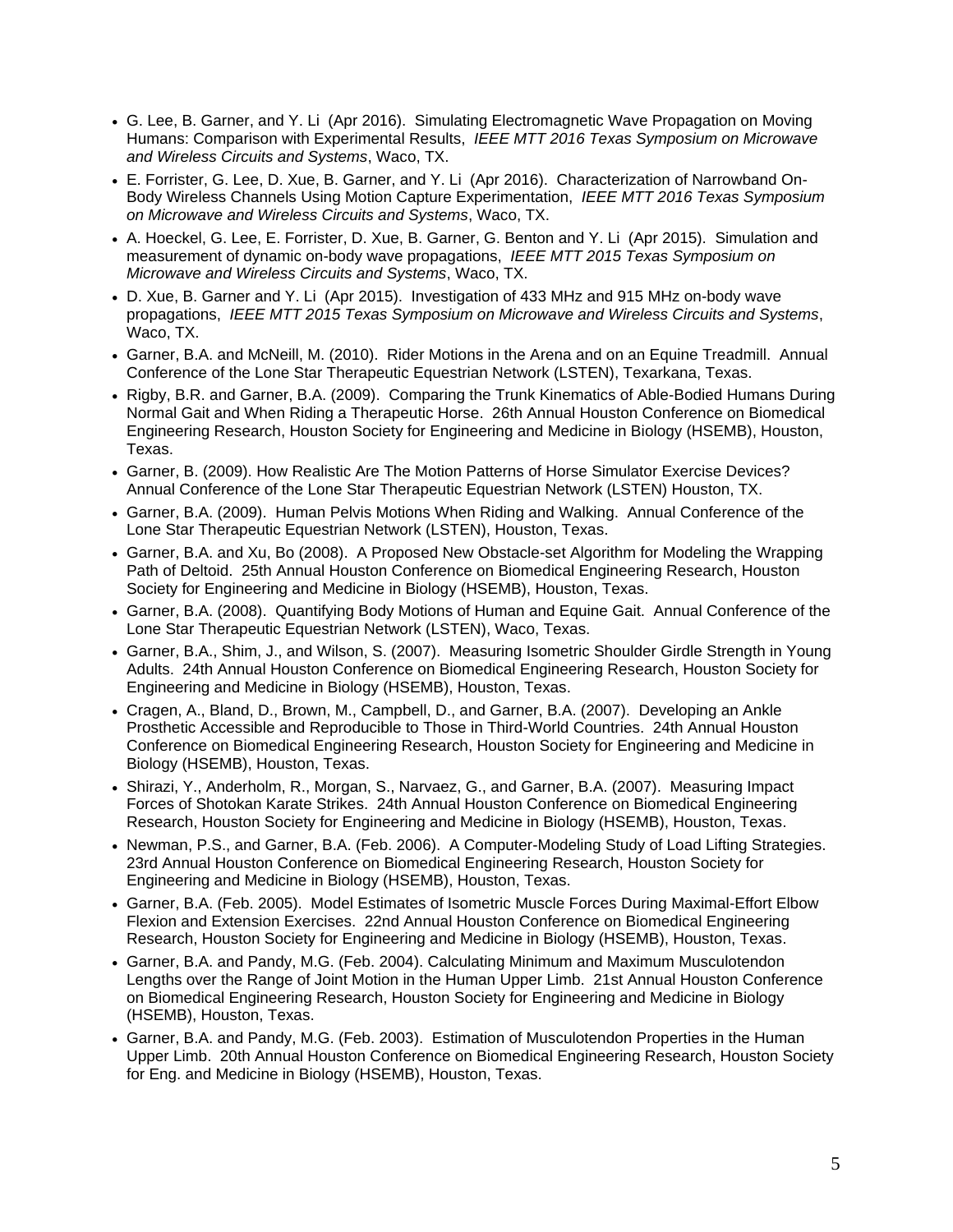- Levine, D.A., Garner, B.A., and Barr, R.E. (1997). A Realistic, Dynamic, Computer-Based Graphical Muscle Model. 16th Southern Biomedical Engineering Conference, Biloxi, MS. **AWARDS National Science Foundation (NSF) \$360,000 \$360,000 August 2016 – July 2019**
- Research Grant: 3-D Printed, Reconfigurable Wearable Antenna Designs for Dynamic On-Body Wireless Communications: Yang Li, Co-PI; Brian Garner, Co-P.I.

### **Pro Equine Group, Inc. \$8,041 June 2018 – June 2019**

 Contract: Motion Capture Analysis of Team Calf-Roping and Trainers: Brian Garner, P.I., Jonathan Rylander, Co-PI.

## **Baylor Undergraduate Research and Scholarly Achievement (URSA) \$4,500 June 2016 – May 2017**

 Research Grant: Experimentation and Simulation of On-Body Electromagnetic Wave Propagation for Wireless Health Monitoring: Brian Garner, Co-P.I.; Yang Li, Co-PI;

# **Baylor Collaborative Faculty Research Investment Program (CFRIP) \$45,000 June 2014 – May 2015**

 Research Grant: Electrically-small, power-efficient wireless wearable antenna for falling prevention: Yang Li, Co-PI; Brian Garner, Co-P.I.; Garrison Benton, Co-PI.

# **Bernard and Audre Rapoport Foundation 6.000 \$8,000 October 2012 – September 2013 Mechanical Horse Simulator Project**

 Research Grant: A Mechanical Horse Simulator for Therapy if Individuals with Disabilities. Brian Garner, P.I.

# **National Institutes of Health (NIH) Biocomputation Center, Stanford University \$20,000 February 2008 – July 2008 Simbios OpenSim Project**

 Research Grant: Improved Muscle-Path Modeling Tools Applied to the Male Upper Extremity. Brian Garner, P.I.

# **Curves, International January 2004 – May 2004 \$150,000 June 2004 – August 2005 \$392,000 Sep 2005 – December 2006 \$350,000**

 Contract: Develop Next-generation Exercise Machines for Women's Fitness Program: Walter Bradley, Ian Gravagne, and Brian Garner, P.I.'s

# **National Aeronautics and Space Administration (NASA) \$65,710 September 1993 - August 1996 Graduate Student Researchers Program**

 Training Grant: Effects of Altered Gravity on Coordination and Performance in the Human Upper Extremity: Optimal Control Modeling and Experimental Verification. Marcus G. Pandy, P.I.

 Garner, B.A. (Feb. 1999). Musculoskeletal Model of the Upper Limb Based on the Visible Human Male Dataset. Proceedings, 17th Annual Houston Conference on Biomedical Engineering Research, Houston Society for Engineering and Medicine in Biology (HSEMB), Houston, Texas.